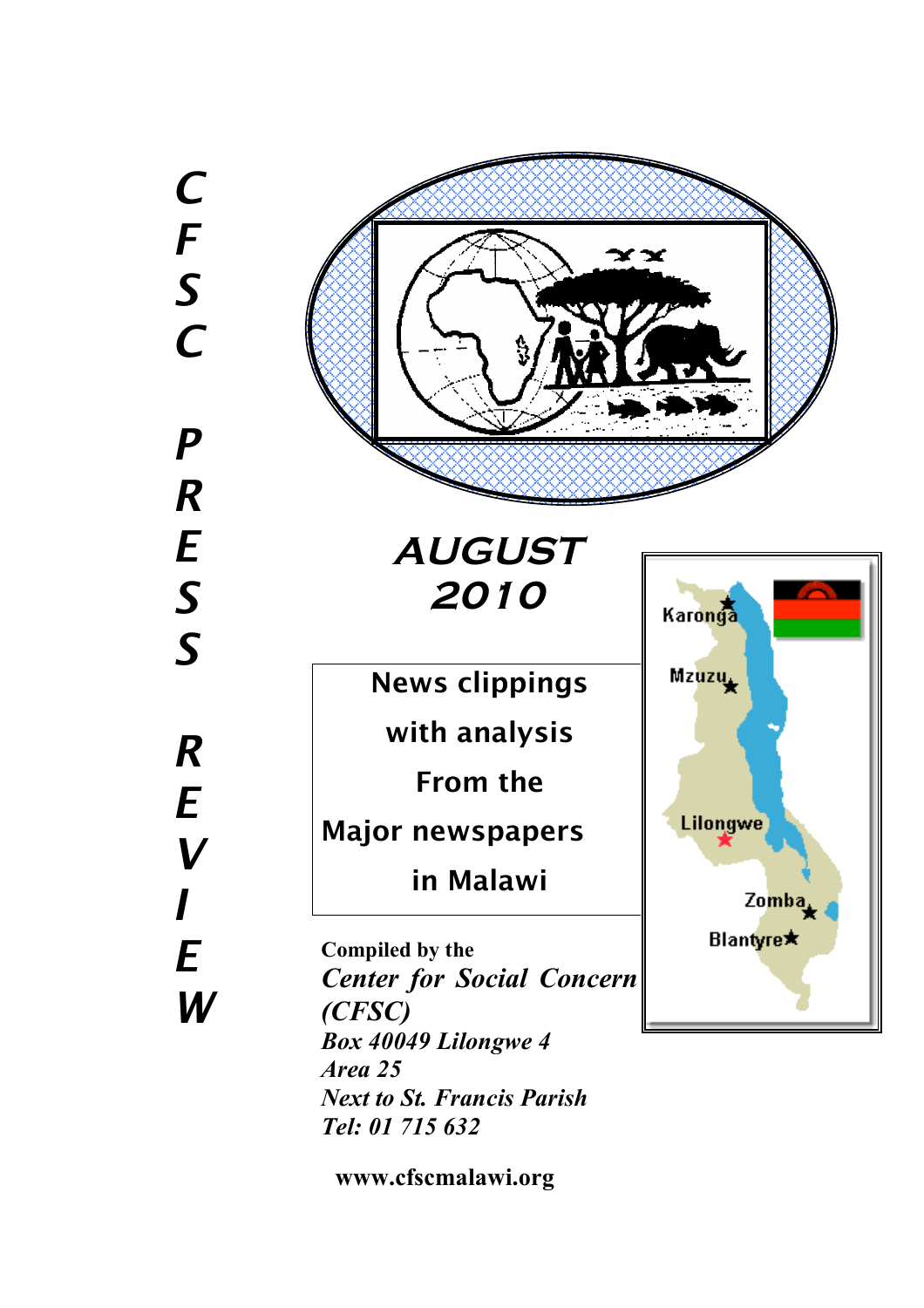# **LIST OF NEWSPAPERS REVIEWED**

*Daily Times Malawi News* *The Weekend Nation The Guardian*

*The Sunday Times Nation on Sunday*

*The Nation*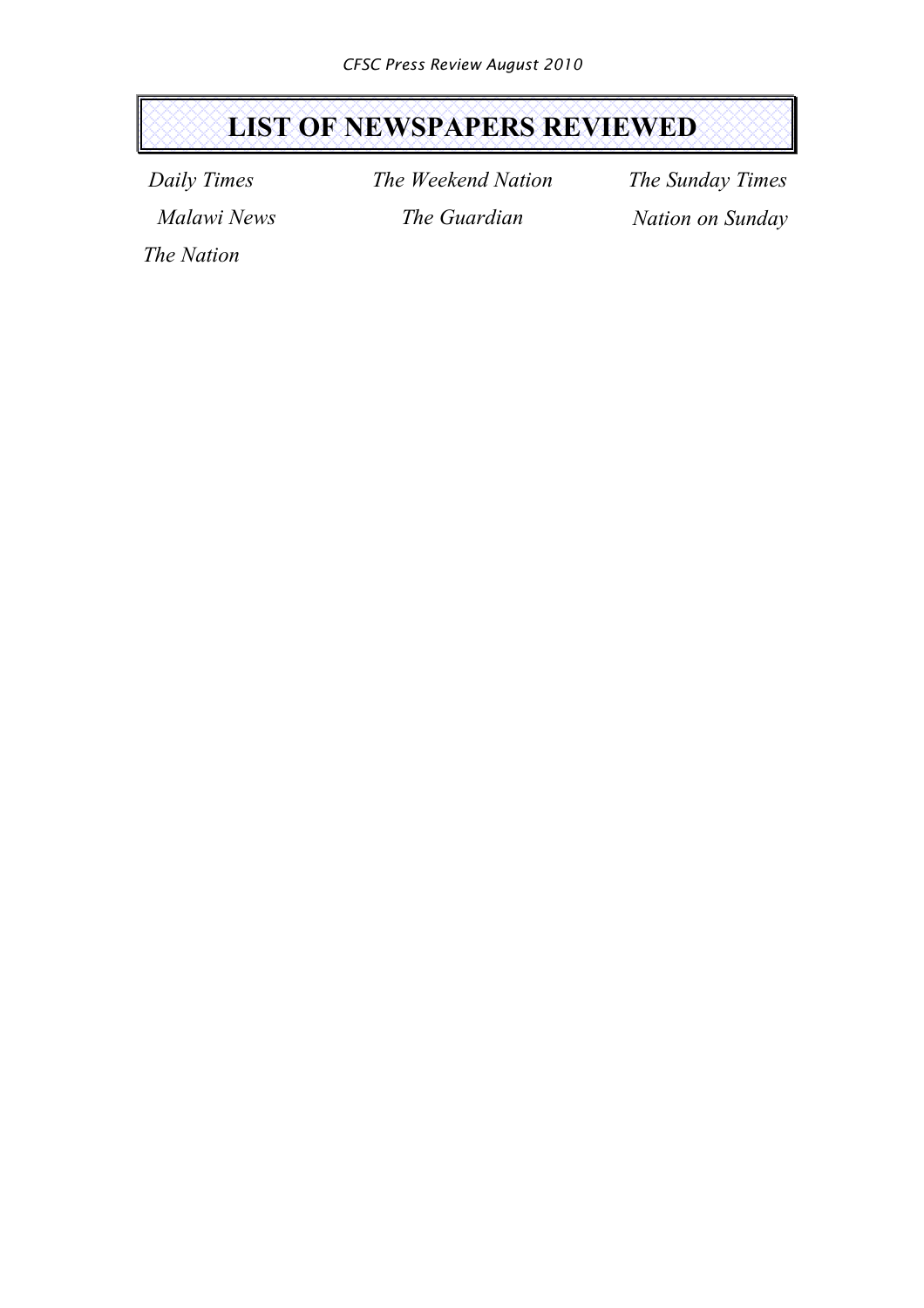## **PREVIEW**

President Bingu wa Mutharika made some statements that should not just go unnoticed. For starters Mutharika is in his second term of office after amassing a more than 63% of the national vote. The electorate even gave him the majority of the 193 members of parliament in the national assembly.

This is where the voters seem to have gotten a raw deal. Because with the majority in parliament Mutharika's DPP is doing things as they please. With the majority in the August House has already passed some controversial bills like the Police Bill, Poll Bill and the Flag bill.

Mutharika seems to be showing his carefree attitude more in his second term because he has the MPs in the National Assembly. Memories are still fresh when he struggled to have the budget passed and how he pleaded with the civil society, traditional leaders and clergy when the opposition was in majority and he only had a handful *MPs* to support him.

His verbal attacks on some Malawians have left some people with more questions than answers. Bingu is reported to have told the Malawi Law Society, a professional body of legal practitioners that they should go back to school and added that little knowledge is dangerous. This is an affront to their professionalism, but also shows their independence. If the Malawi leader thinks they have no knowledge then as a nation we have a lot of homework.

As if this is not enough he has also threatened to shut down all media houses that publish any negative stories on his government. Perhaps Mutharika needs to be reminded that the moment we embraced the dawn of democracy we also parted ways with oppression of the media. Freedom of expression is what we embraced.

Other observers have questioned Mutharika's public attacks on some donors. Even if he has issues with them there is a more civilized way in which a president should talk to the donors. Malawi still needs the donors and washing donor's dirty linen in public is un called for. Such statements make us wonder what type of people are surrounding Mutharika.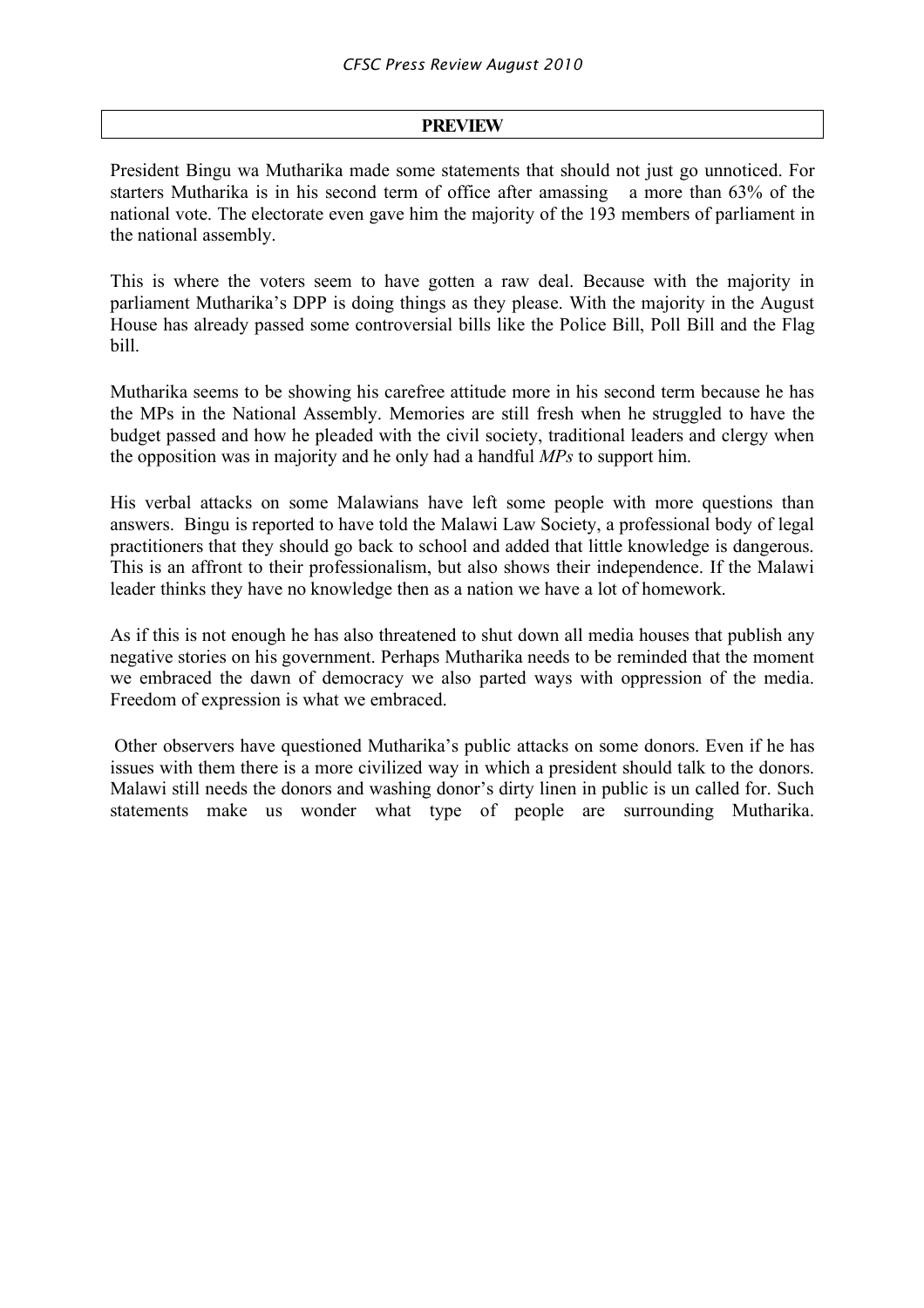## **POLITICS**

As usual politics made a lot of press coverage in the month of August. It is not surprising to see the amount of articles on politics in the media because a lot has happened lately. Just when people thought all that was there to listen to and read about was the young man Jumani Johansson who is claiming to be late Kamuzu Banda's son, the ruling *Democratic Progressive Party DPP* came up with more and more news.

While experts are still in a dilemma to understand what exactly is going on in the ruling *DPP,* the party continues to make many announcements that are seen to be undemocratic and at times even contradictory. One such conflicting announcement is on the candidature of president Bingu wa Mutharika's brother Peter Arthur Mutharika. Although we still have close to four years to the next general election, the vibe is very hot in the *DPP*. It is evident that some members of party have endorsed Peter as the next presidential candidate, without even going for a convention. They surely use all the means at their disposal to push Peter forward, much to the annoyance of those who can only afford to watch the Malawi Broadcasting Television. Strangely enough the vice president of Malawi Right Hounourable Joyce Banda is being sidelined at the expense of a mere cabinet minister ( Peter Mutharika).

One of either the government's spokesperson honorable Vuwa Kaunda or Dr Hetherwick Ntaba *DPP* publicist is not being truthful in what they are telling the nation. On one hand Vuwa told the nation that *DPP*'s candidate for 2014 is Professor Peter Mutharika on the other Ntaba says the party has not chosen a candidate. Who is telling the truth? DPP as ruling party is the government. For sure Kaunda cannot just tell the nation about Peter's candidature without consulting his bosses. Perhaps the two should have shared notes before they went public to avoid the embarrassment they caused

Surprisingly Peter Mutharika himself has openly said that he was not consulted on this issue. Although this may be the case the ground is already being prepared for president Mutharika's brother Peter to take over from Bingu. Eight ministers in the cabinet have publicly supported the younger Mutharika's candidature. But political experts and analysts have warned the DPP not to repeat the same blunders the *United Democratic Front UDF* made. Former president Dr Bakili Muluzi defied recommendations from his advisors to pick up a presidential candidate from within his party, preferring Bingu wa Mutharika an outsider who was later to persecute him. It is the same old story of undemocratic and one-man decisions that in the end ruin and breaks parties. Analysts have warned that there might be defections in the party if this trend continues. One wonders why some politicians refuse to keep the promises they made when they took office. Peter Mutharika has since announced that he in the mean time is not interested in contesting as a presidential candidate for the DPP, but also added that people in a democracy are free to speak their mind.

President Bingu wa Mutharika in August changed his cabinet in what can be termed as a major reshuffle the first since the general elections in May 2009. Among the casualties of his recent cabinet reshuffle are Goodall Gondwe, out spoken gender minister Patricia Kaliati, Khumbo Kachali, Kingsley Namakhwa, and Professor Moses Chirambo. Others have wondered if at all Mutharika hires and fires his cabinet on merit because the people that were fired were seen to be excellent performers in their job. Just like in all the appointments Mutharika surprised the nation by including the fist lady in the list of cabinet. He has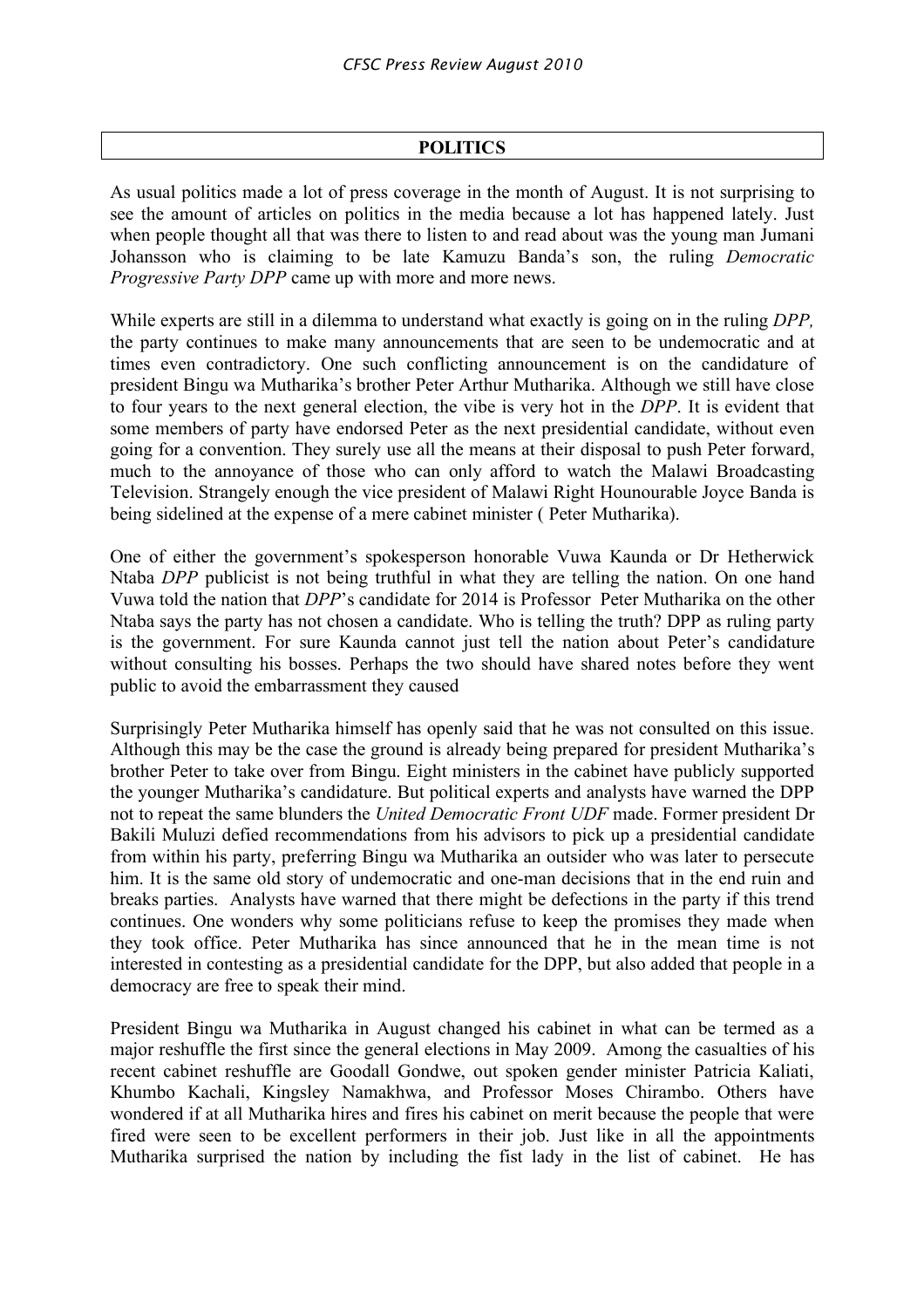defended his decision by saying Callista is not in cabinet and that her position is higher than that of ministers.

President Bingu wa Mutharika continued to ridicule Malawians in his speeches. It makes one wonder if at all he was indeed serious when he spoke about building one nation. Evidence is given in his recent answers to some questions that people posed to him. On one occasion Mutharika said that little knowledge is dangerous meaning those that were questioning his appointing of the first lady along side cabinet had no knowledge. Commentators have come out deploring some of Mutharika's statements as not befitting a head of state. Perhaps the people around Mutharika who are given a task of advising the head of state should do so with sincerity. As if this is not enough Mutharika blasted the media and donors at a public meeting in Blantyre later in August.

Just when the nation was about to forget the beatings by *United Democratic Front UDF* young democrats in the *UDF* era, we were rather surprised to see a similar occurrence resurface recently at Chileka Airport. *DPP* female Member of Parliament Anita Kalinde who went to welcome President Bingu wa Mutharika from his recent trip to Namibia had the shock of her life when some misguided *DPP* youths beat her up for apparently supporting Joyce Banda's camp. To date no one has been arrested for the beating. Kalinde also used to be the chairperson of women caucus of the national Assembly but was stripped off her position under abnormal circumstances. One wonders why to date there are no arrests made following the beatings.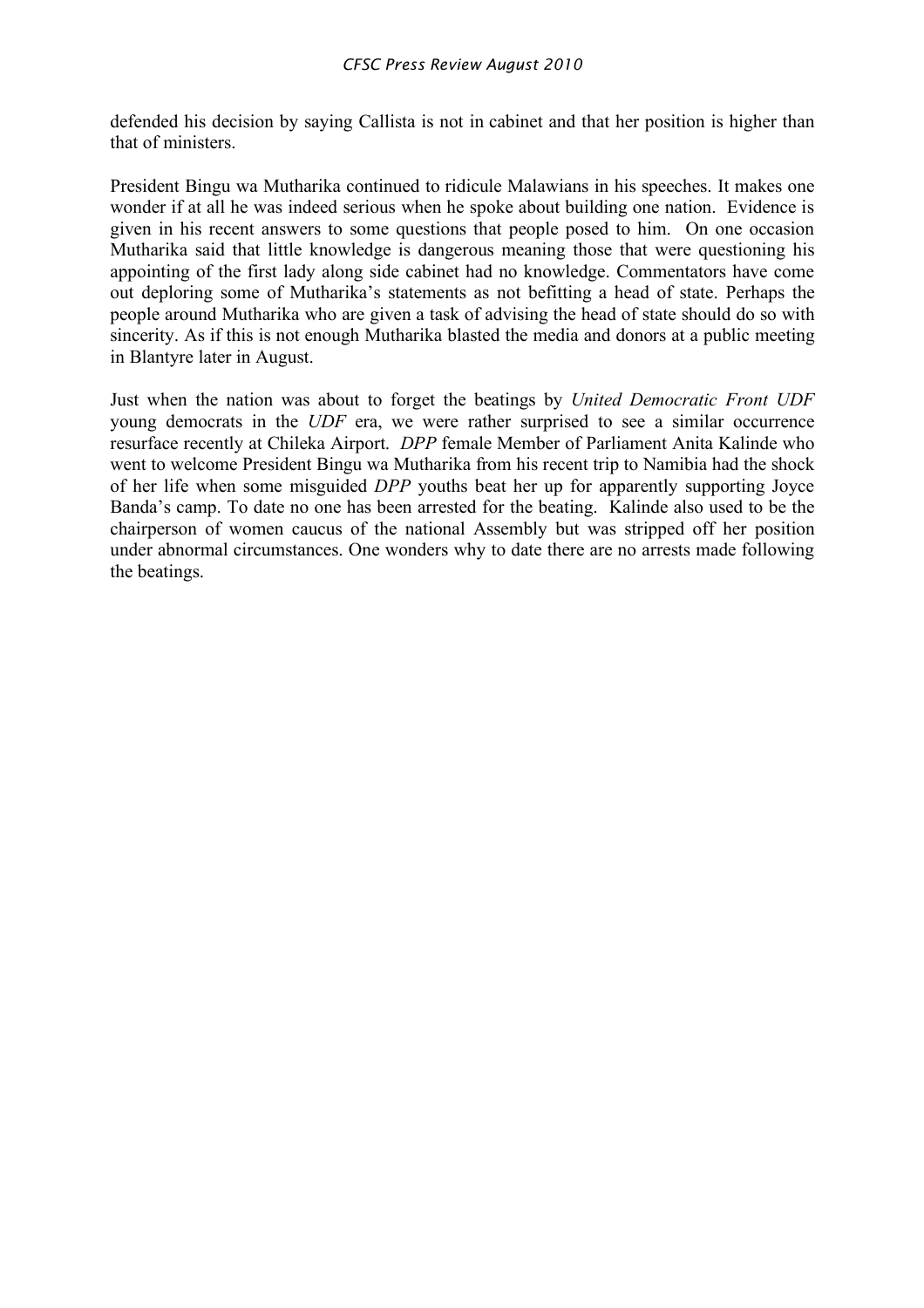# **ECONOMY**

The Reserve Bank of Malawi in August announced a bank rate cut from 15% to 13%. This development has pleased many sectors of society ranging from smallholder farmers, traders to the private sector. This is the 3rd time the Central Bank has revised the bank rate downward in a space of 3 years. Previously it was at 20% and was reduced to17.5% and went further down to 15% and just recently *RBM* slashed it further to 13%. Meanwhile the *International Monetary Fund IMF* has applauded RBM for the reduction in the bank rate, which they say, will preserve the economy's stability.

Just when people expected the nation to have a lot of forex in circulation, press reports have proved them wrong. It has always been a trend that during the tobacco-selling season there is a lot of forex in circulation. But this time around the situation is different. Reports show that there are still some shortages in Malawi. This is evidenced by the fact that there are many imported cars that are seen in the cities meaning a lot of forex goes out on imports. Similarly former president Bakili Muluzi is reported to be stuck in South Africa because of the same problem of forex shortage.

The problem of forex shortage is not new because it keeps occurring every now and then. For sure economic experts should come up with some modalities that would help Malawi to part ways with the problem for good. Some people lose out on business and contracts when it is not available. This situation needs an urgent solution.

Contrary to some reports that have shown shortages of forex, Malawi's imports cover is said to have stabilized. For the past 4 months the imports cover for the nation has hovered around 2.89 months, which is in a way some improvement. Earlier this year in the months of January and February amid fuel forex shortages the country's imports cover was around 1.8 and 1.9 months respectively. The recent improvement is good news as at 2.89 months we are moving in the right direction. Experts have noted that the tobacco and uranium exports have mainly contributed to the stability of the imports cover in the past 4 months.

While it is true that president Mutharika would want to turn Malawi into a producing and exporting country, experts have noted that as a nation we need to add value to our products. This would in turn help Malawi to realize maximum profits. This is evidenced by reports that Malawi loses over \$18 billion for exporting the gold leaf in its raw form. But those that are at the end of the value chain seem to be all smiles at the expense of the producers. It is therefore only fair if the tobacco industry came up with ways of adding value to crop so that the money that is lost for adding value should be earned.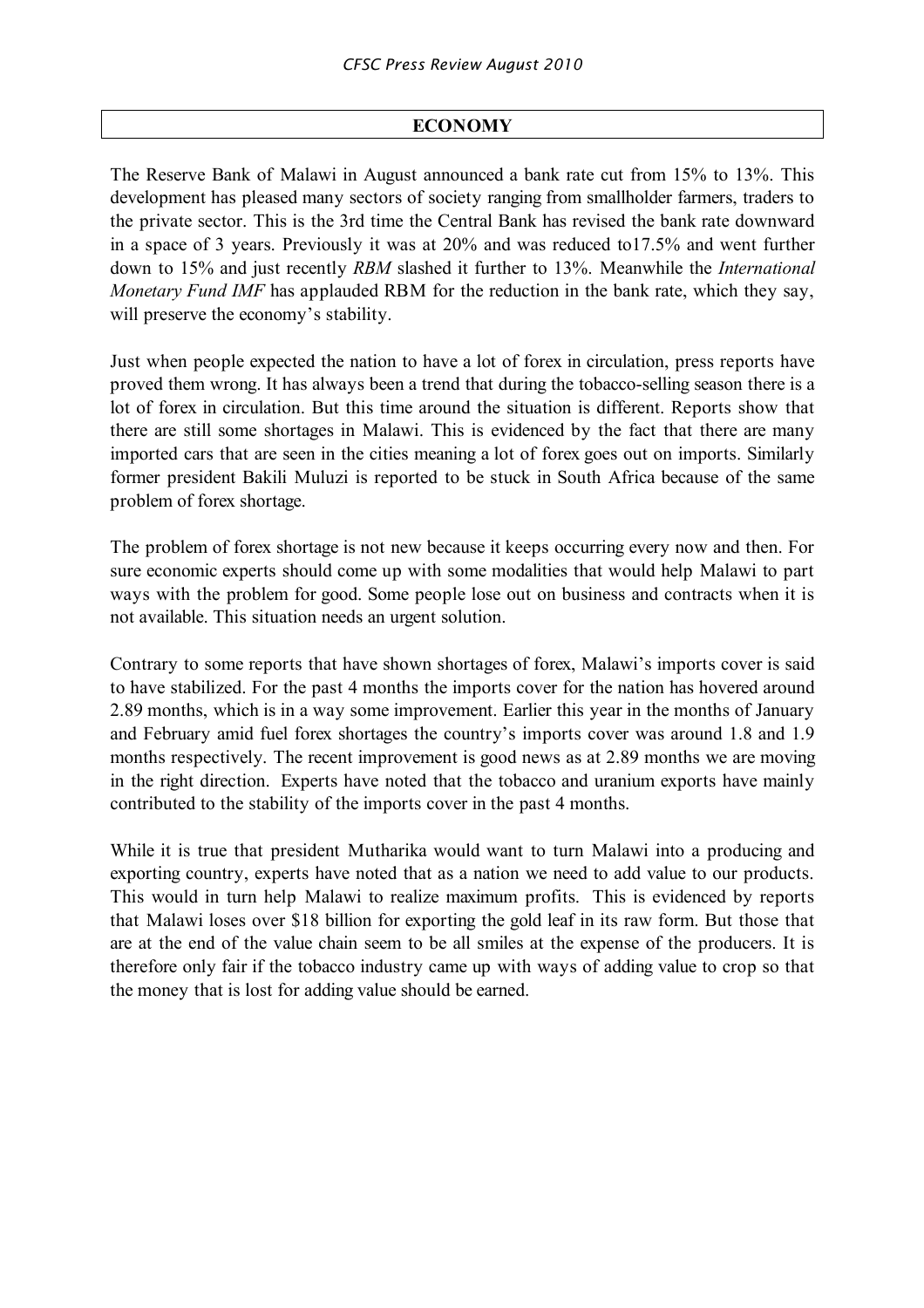# **FOOD SECURITY**

Media reports locally backed by the *Southern African Development Community's SADC* findings on the food situation in recent months show that over 1 million Malawians have not enough food. This announcement did not please authorities especially president Bingu wa Mutharika who has openly said he is annoyed with the reports. This is the tendency of the Malawi leader because all he wants is good news when it comes to food security. But the fact is good news is not always news. Former president Bakili Muluzi also had a score to settle with journalists who dared to report about food shortage during his tenure. This time around Mutharika has even gone a step further threatening to shut down all newspapers and media houses that say anything negative about his government. It raises a lot of questions as to why Malawi leaders seem to be lied to when it comes shortage of food. Since 2001-2002 reports on availability of food have produced alarmingly different outcomes. It begs the question if even reports on food security are politicized?

Observers have noted that it is a tendency by authorities to run away from the truth even if it is evident that there is a food shortage. Yes indeed there may be a maize surplus, but still some people do not have food and need urgent help. It does not make sense to coat the nation with good and nice reports on food security when the truth of the matter is some citizens of the nation are starving amid reports of plenty.

As the nation is striving to make food shortage a story of the past, agricultural experts have warned farmers to make use of the reduced prices of fertilizers. Farmers are now paying less for fertilizers and saving some money for other farm inputs and needs. With this scenario the *Farmers Union of Malawi FUM* has asked farmers to make use of the fact that fertilizer prices are on a lower side by increasing production. For sure with the money that has been saved one can easily increase production. This will result in high yields and contribute to the food security of the nation.

The announcement by the Reserve Bank of Malawi on the bank interest rate cut has left many farmers with high expectations. A number of farmers rely on the same commercial banks for loans in order to run their farms. Now any good news coming from the central bank on bank interest rate cut is equally sweet music to most farmers. As producers the smallholder farmers would want to get the best results possible from their produce once it goes on the market and adding value to their products.

Evidence has shown that a number of farmers are now becoming very innovative, as they want to maximize all profits coming from their produce. Bearing this in mind they obtain loans from the banks to buy machines that would add value to their products. One example is that of tomato growers who might decide to get loans to buy machines that would help in making paste. Therefore any cut in the bank rate would see the producers getting a lot of returns after servicing their debts.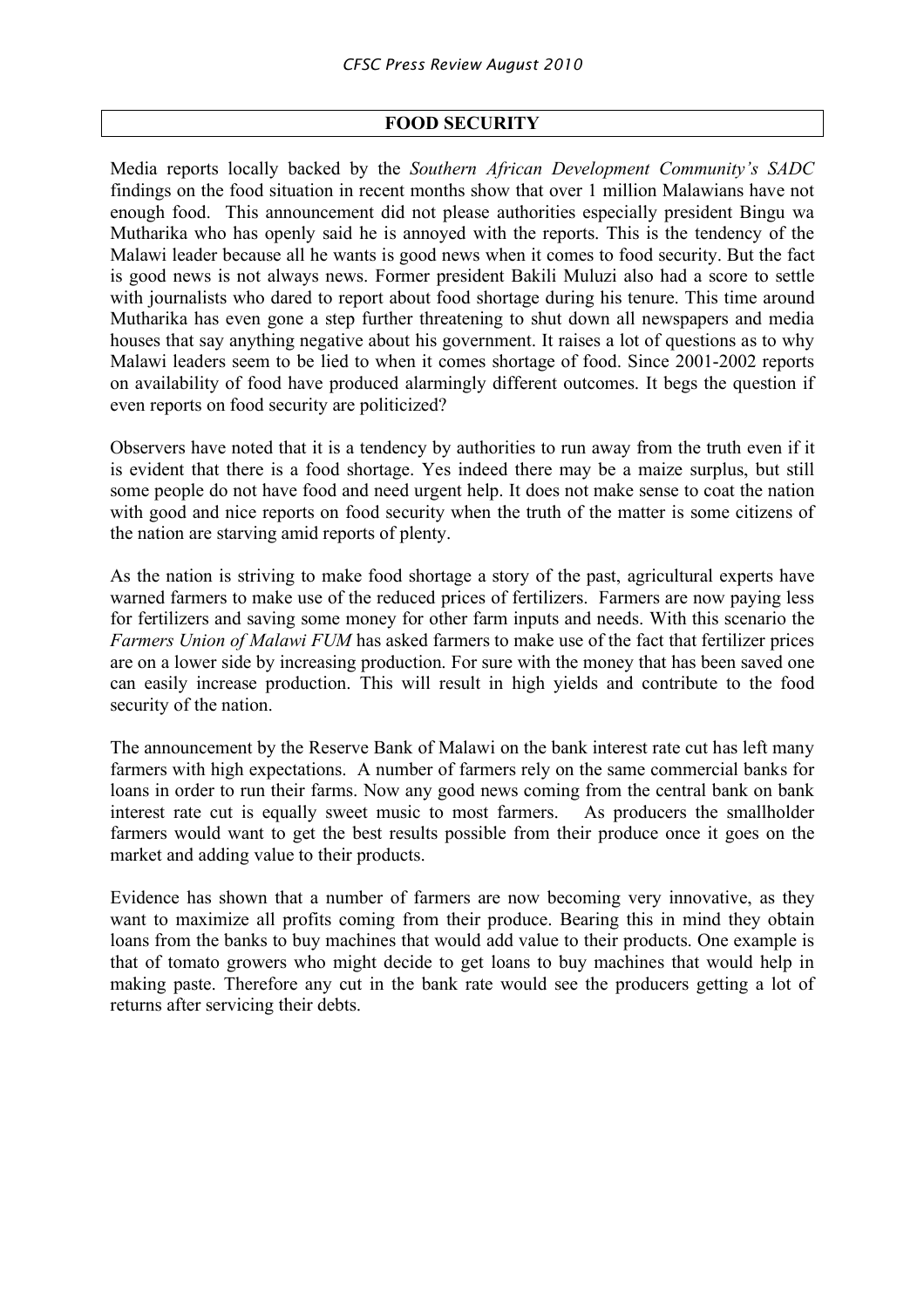# **CIVIL SOCIETY AND RELIGIOUS GROUPS**

The arrest of Reverend Levi Nyondo General Secretary for Livingstonia Synod of the *Church of Central African Presbyterian CCAP* has sparked a new row between government and the clergy. Ever since the multiparty democracy came into place in Malawi the clergy have played a major role in cautioning government on some of the issues of national importance. A recent remark by Rev Nyondo at Late Proffessor Moses Chirambo funeral gained him some days in the cooler. He was later released on bail. A number of churches and some civil society organizations have since condemned the arrest. One such civil society organization is the *Centre For Human Rights and Rehabilitation CHRR* who have said the arrest was undemocratic.

Meanwhile *Malawi Human Rights Commission MHRC,* has since questioned the use of sedition in many cases in the country. Of late a number of people have been arrested for uttering seditious statements. Reverend Nyondo is one of the people who have been taken to task for allegedly uttering seditious statements. According to *MHRC* there should be a line between seditious speeches and freedom of expression. One can easily be mistaken to have made a seditious statement when in actual sense one was exercising their freedom of expression.

*Public Affairs Committee* in the month of August noted that at present Malawi is lacking a strong voice to caution government every now and then. Daily statements that are made and other actions by people in authority have been left without comment even though some seem to be dictatorial. At present one would say the civil society, also known as watchdogs are now sleeping dogs because they are not cautioning government on very obvious issues. The civil society should surely resume their role of being checks and balances to government. The Baptist convention in Malawi has also added its comments but seems to be the only other religious body to do so.

The Malawi Law Society in August commented on what some quarters are saying about the old flag. Newly appointed information minister Vuwa Kaunda warned people against the use of the old flag. In his statements barely some days after being appointed minister of information Kaunda told the nation that anybody using the old flag would be arrested for causing breach of peace. Contrary to Kaunda's sentiments, President of the *Malawi Law Society MLS* John Gift Mwakhwawa assured the nation that there is no crime in using the old flag as an ordinary citizen of this nation. This revelation at least gives some people a sigh of relief as others have clothes on which the old flag appears.

Some church organizations are still at pains to understand why some people in the ruling DPP are using the state media to attack the incumbent Vice President Right Honourable Joyce Banda. A grouping of leaders from different religions recently condemned government and have since asked president Bingu wa Mutharika to act on the treatment that some of his government officials including those in cabinet are given the Veep.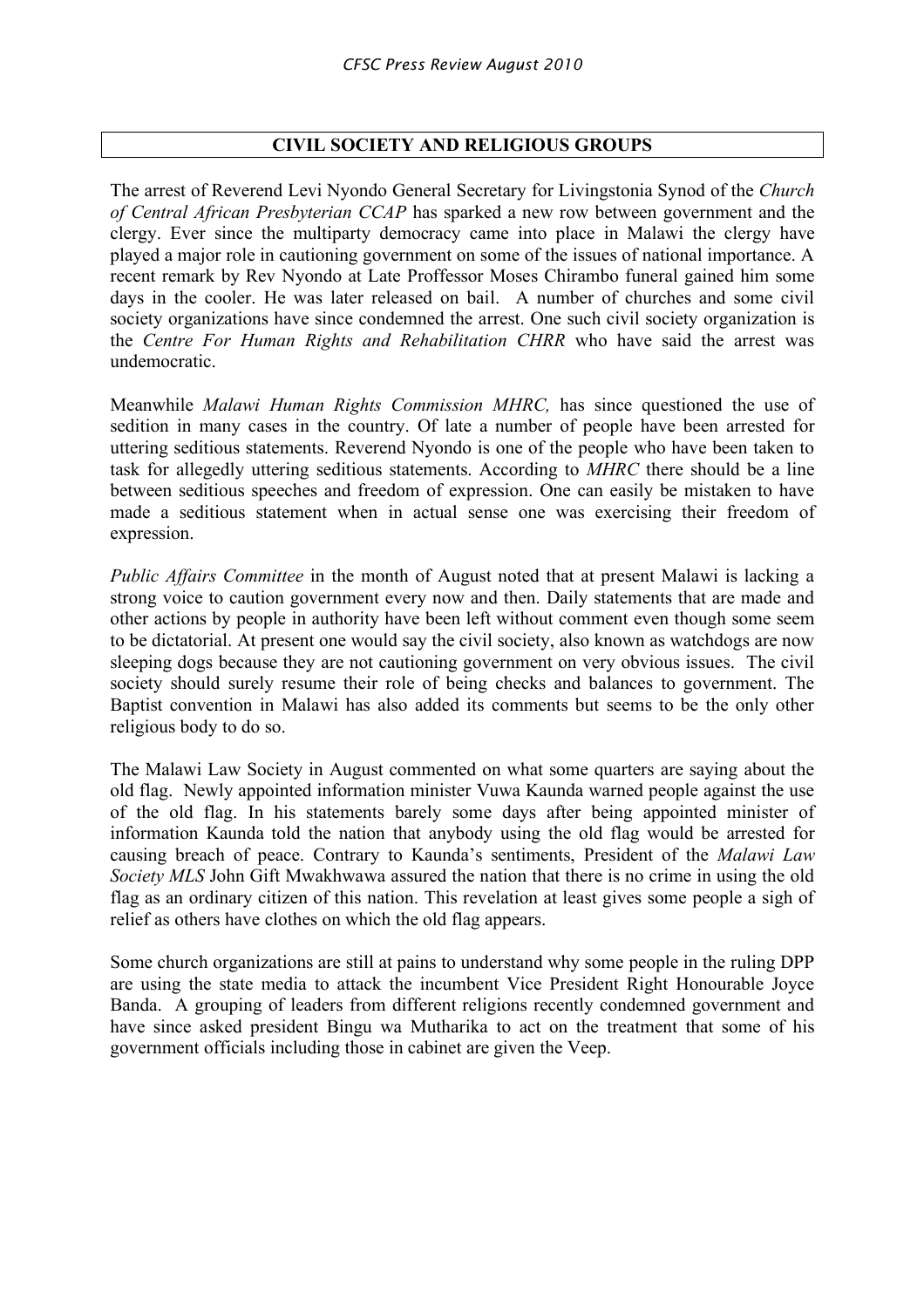# **SOCIAL AND CULTURALLIFE**

Human Rights Consultative Committee HRCC in August touched some raw nerves when it proposed that each family should have two children. This has been a controversial issue since it was published in the press some months ago. At first it was said a family should have only four children. With this figure some people were still not happy. And now the number has gone down to two children per couple. Much as some people are supporting this proposal others are totally against it. The proposal is now being put on the table after a survey by the National Statistical Office NSO had shown that Malawi's population is growing at a fast rate. Against this background some observers feel having 2 children in family can control the population rate.

Conditions in Malawi's prisons continue to get worse everyday.. Press reports have disclosed that this is the case because of the congestion in the prisons. The rising crime rate has contributed to the increasing number of prisoners. Evidence has shown that although some prisons in the districts of Mzimba, Rumphi, Chikwawa and others, there is no overcrowding, in Blantyre and Lilongwe the situation is worse. For instance the number of prisoners at Maula Prison in Lilongwe is at 2,217 and yet the prison's capacity is 800. Similarly Chichiri Prison holds 1,790 inmates against a capacity of 800. Perhaps Malawi needs more prisons or to fight crime so that people don't end up behind the bars.

The issue of the new flag seems to have rested after it was officially launched by president of the republic Bingu wa Mutharika. However some days after the flag was officially launched some government departments were still using the old flag. It was somehow embarrassing to note that the entire Ministry of Information and Civic Education failed to use the new flag at a press briefing in Lilongwe. It should be noted that government flew the new flag barely two days after Mutharika consented the flag bill that parliament passed in the last sitting. May be those who claim that the flags were already ordered before any "consultation" was done, are right?

Issues of witchcraft continue to receive a lot of debate among Malawians. It is common to read stories of witchcraft in the daily papers. There have been talks of criminalizing witchcraft because at present it is not in the Malawi constitution. Almost all the cases of witchcraft in the court see the accused being thrown in jail. But although this is the case it has been proven too difficult for medical personnel to determine whether a sickness or death is caused by witchcraft or not. Since witchcraft is difficult to prove, it should be made a crime when accusations of witchcraft are levied? It also seems that many of the accused are elderly people who agree to accusations because they fear for their life.

Some lawyers in the country cautioned government to tread carefully when dealing with sedition. The lawyers feel sedition laws should be scrapped. This is because some quarters of the society can use the law to punish their opponents. At the same time there is freedom of speech in Malawi and having the sedition laws seems to be contradictory. Anyway sedition laws are a leftover of colonial times. Isn't it time to call the past the past!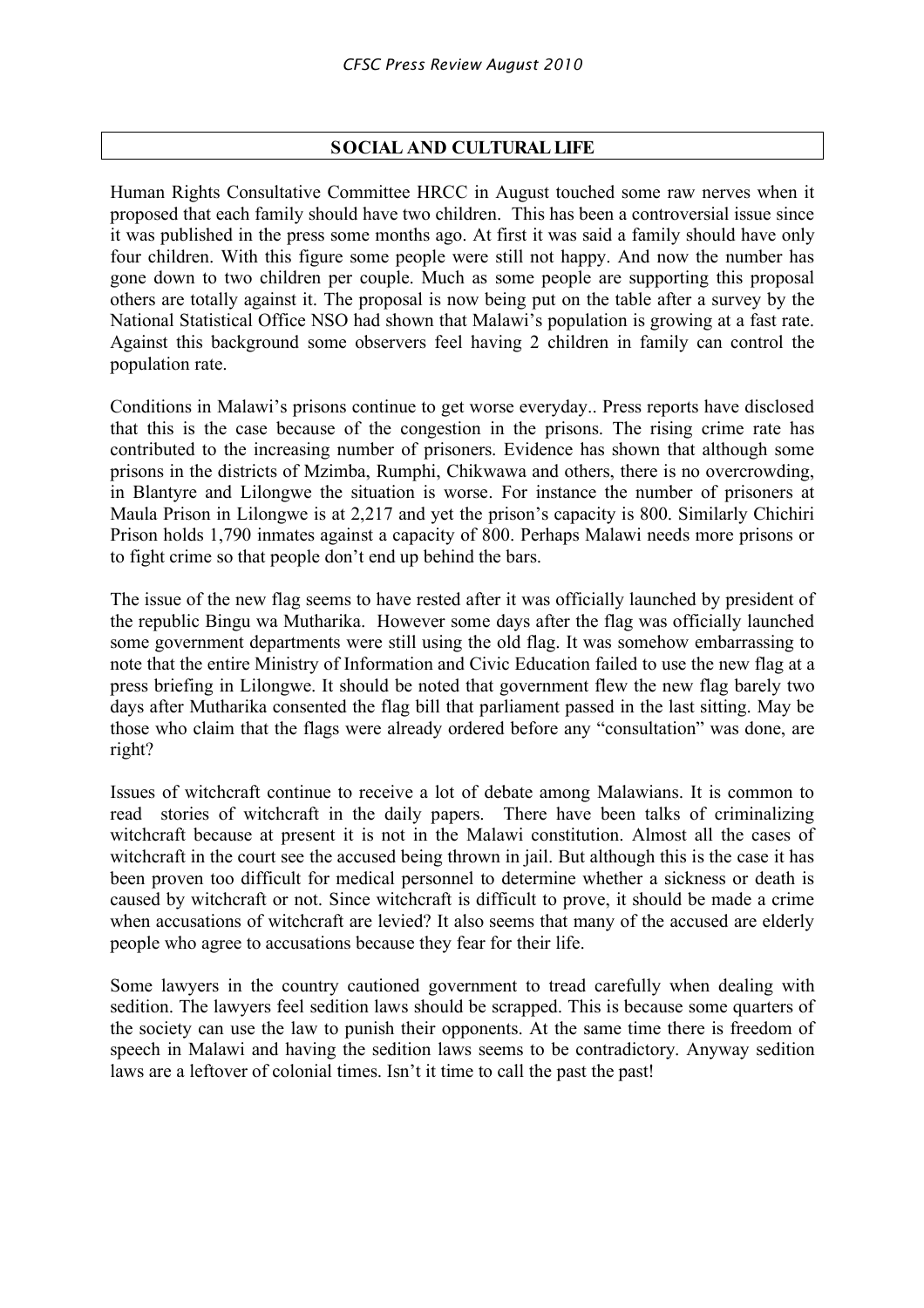# **EDUCATION**

An organization that fights for quality education in August noted that Malawi might not be able to meet some of its goals in this sector. One such goal is the Education for All EFA that is supposed to be met by 2015. Countries like Malawi are striving to meet this goal. Currently there are so many programmes that government has put aside that are expected to help realise this goal. But *Civil Society Coalition for Quality Basic Education CSQBE* has noted that this might not happen for Malawi. One reason being that currently there is no policy on compulsory education.

Press reports on education have shown that to date some teachers who upgraded their professional qualification are still getting the same old salaries. This development is sad because with better professional qualification one would expect their salaries to change for the better. Surely there is something that the authorities at the ministry of education can do in making sure that the highly qualified receive that which befits their newly acquired qualification. Getting proper reward for their efforts will also motivate them to use their new knowledge for the betterment of their pupils.

Form four students across the nation sat for the *Malawi Schools Certificate of Education MSCE* examination. In the past *MSCE* examinations have been haunted by leaks and cheating but this was not the case this year. Previously examinations have been called off after almost all the examinations papers were leaked way before the exam date. In these scenarios the *Malawi National Examinations Board MANEB* have had to cancel the whole examination. However the 2010 *MSCE* examination seems to have gone well with no controversies at all. This was also the case with *Junior Certificate Examinations JCE* and *Primary School Leaving Certificate Examinations PSLCE.* Cheating and examination leakages erode the prestige that goes with certificates that students receive after writing such examinations. Therefore this should be avoided at all costs and MANEB authorities should be congratulated for a job well done.

Private primary schools in the month of August asked government to consider giving out free textbooks to such schools. Evidence has shown that much as the government concentrates on its schools, private schools also require the same textbooks, which are usually expensive. Private schools are also assisting government in its plans to eradicate illiteracy in Malawi and they have a point when they ask government for free textbooks. The Private schools hope that their plea will be favorably considered.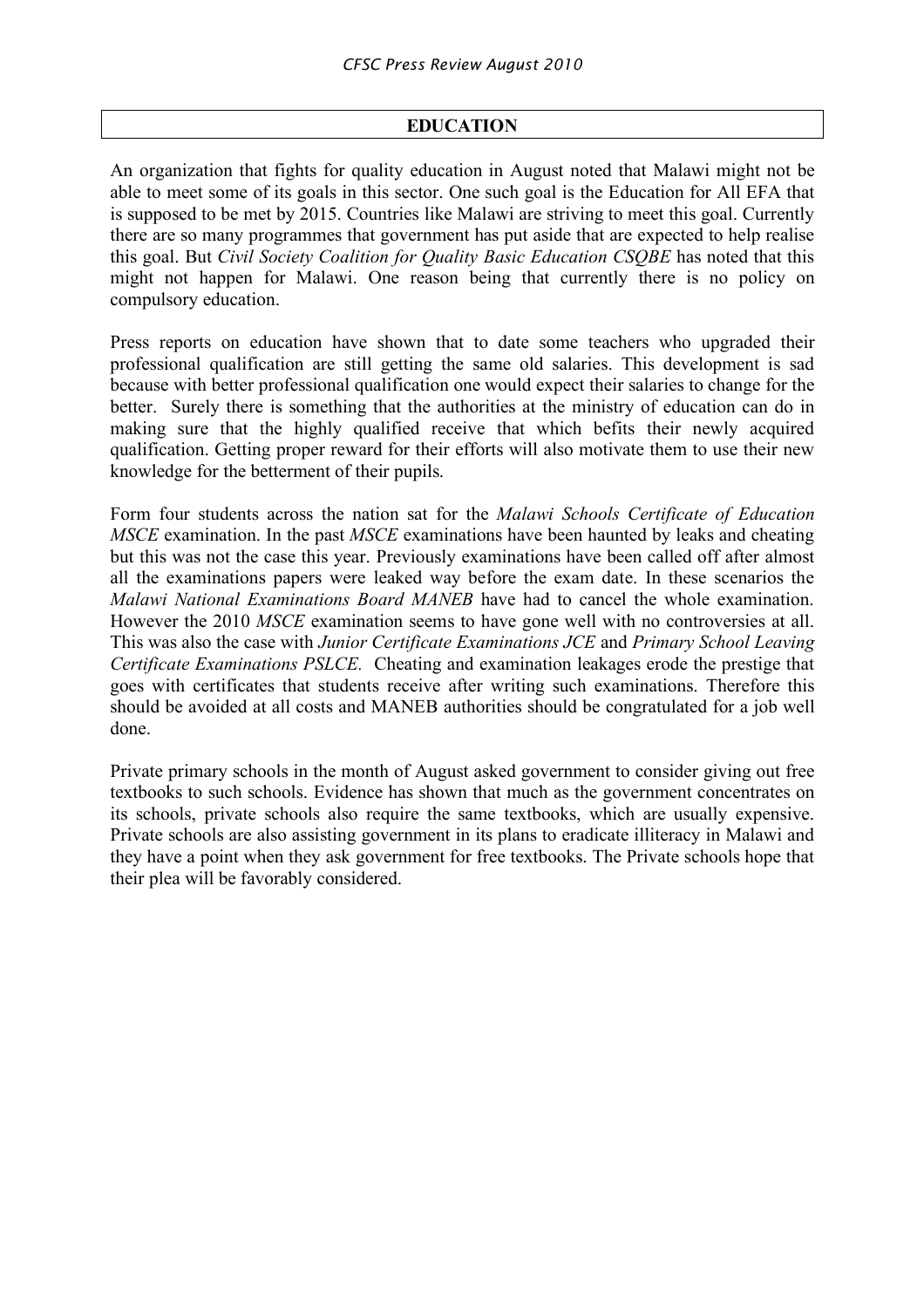### **HEALTH**

Health reports in August continued to show drug shortages in government hospitals. It has always been the case with some government hospitals that when patients visit to get treatment some drugs are not available. This is however not the case with private hospitals and open markets where drugs are always plenty. For this reason the newly appointed minister of health Mr. David Mphande asked authorities at the medical stores to check all the loopholes that are causing the shortage of drugs.

It should be noted that a couple of years ago some people were arrested for being found in possession of truck loads of government drugs. The arrests only meant that there are more people that have illegal access to government drugs. Perhaps if the authorities at the ministry take heed of honourable Mphande's advice issues of drug theft would be an issue of the past.

Press reports on health have disclosed that as the fight against the spreading of HIV/IDS continues some people have revealed that there are other issues that are fueling the disease in Malawi. Justin Malewezi, former vice president of Malawi has noted that abusive men are also contributing to the spread of AIDS. In many Malawian families men use their masculinity to abuse women. This is evident by the throngs of girlfriends some men have despite having a lawfully wedded wife. It could be said that this is one of the reasons there is an increase in the spread of HIV/AIDS.

Government in August took a step further to arrest some leaders of the Zion Church who were denying their faithful from vaccinating their young ones against measles. After pleading with the church's senior members to freely allow their children to receive the measles jabs the followers of Zion did not comply with this announcement by government hence the arrests. Earlier reports had shown that a number of children succumbed to measles after their parents failed to take their young ones to hospitals to get medical attention. Since January the disease is reported to have killed 195 people. This is serious business and the government out to remain firm in its resolve.

Some health officials early in August disclosed that many poor women and children are at a greater risk of developing lung cancer. The report by International Union Against Tuberculosis and Lung diseases indicate that most poor women use firewood and inhale a lot of soot in the cooking process. This causes problems in respiratory systems of people who use firewood and charcoal as a source of energy. It further says the poor women and children are likely to be infected by tuberculosis and lung cancer.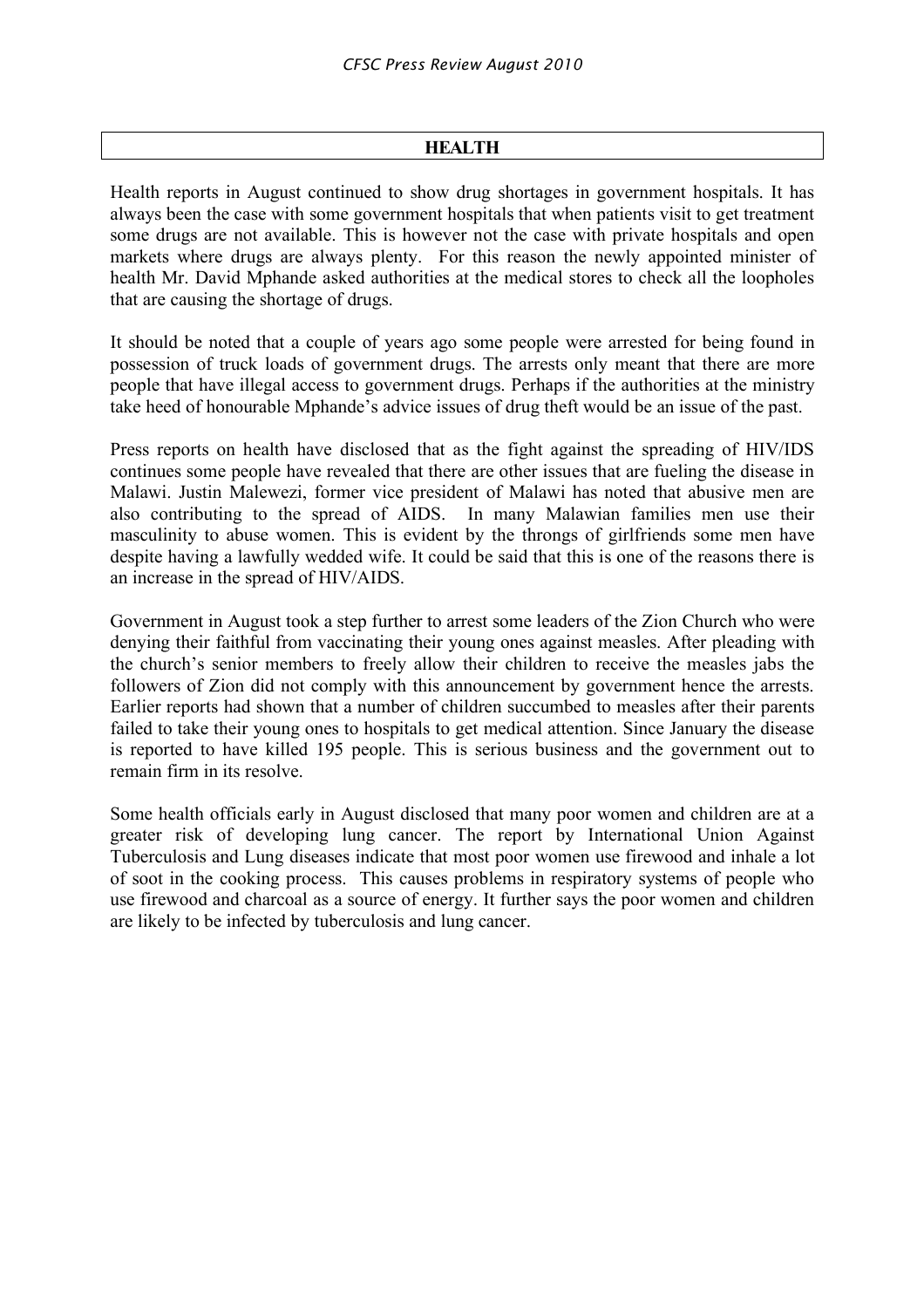# **ENVIRONMENT**

One of the *Millennium Development Goals MDGs* is on the environment. Malawi as nation has made some strides in taking care of the environment. Among other things selling of charcoal and firewood is not allowed. But while this may be so the burning of charcoal, which is a main source of fuel for majority of the households in Malawi, continues to grow at a fast rate. Even though forestry officials try as much as possible to discourage people from charcoal manufacturing the traders still do it because they are assured of a ready market. Although government embarked on rural electrification the exercise has not yet reached most areas. To date even in towns and cities some homes mainly rely on charcoal and firewood for cooking.

Press reports on the same charcoal issue have questioned who benefits from the charcoal that forestry officials confiscate from traders. Reports have shown that at Zalewa roadblock authorities seize bags of charcoal only to sell to travelers a few yards from the checkpoint. One wonders with such set up if officials can combat charcoals selling. It still does not make sense if the charcoal that is confiscated is sold later to consumers.

Not so long ago the press showed us what is happening at a dumping site in Lilongwe. Newspapers disclosed that the some residents in the capital city were selling foodstuffs from the dumping site. Again some of the dumped foods are expired and we might never know what implications this might cause on one's health. At the same time the dumping has polluted the air because of the bad smells that comes from the site. As if this is not enough dogs get some of the dumped goods and drag it towards people's residences. Almost everyday there are people who rely on dumping sites for their daily food and survival.

Meanwhile Minister of Natural Resources, Energy and Environmental spoke on the same dumping site in Lilongwe. In normal circumstances a dumping site is expected to be located very far away form people's homes and from any stream. But to the minister's dismay the capital city's dumping site is close to a stream and close to dwelling houses. Among other things the site is not fenced and its makes it easier for children to have access to the disposed goods. Is it too late for the site to be moved to some place where it will not put people at a risk.